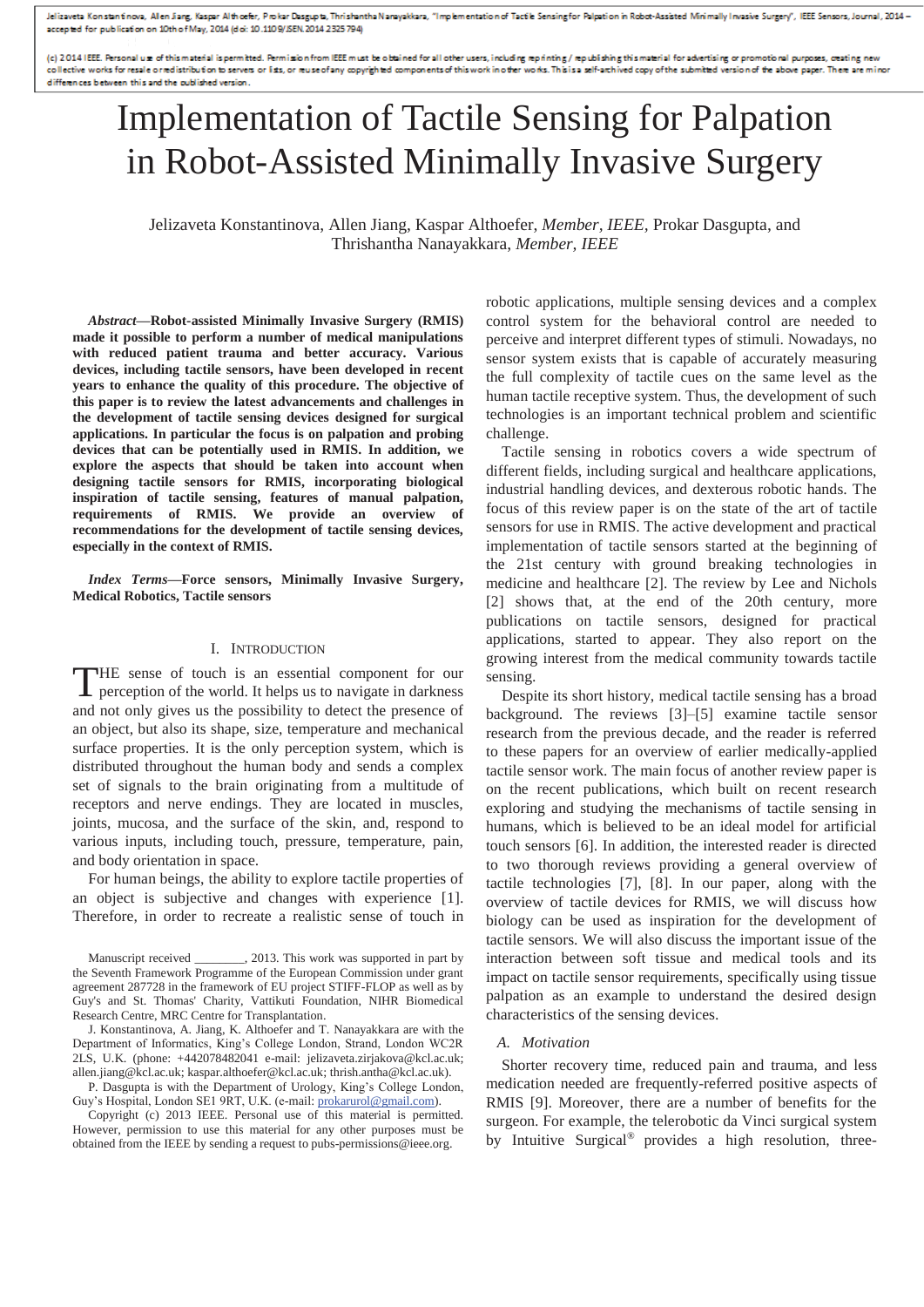dimensional view of the operation field. Surgical precision is increased by the ability to filter out natural hand tremor. In addition, the ability to reduce muscle fatigue and ease of use for the surgeon complements the other benefits of the procedure. These are the key reasons for the worldwide popularity and continuous development for minimally invasive techniques [10]. According to studies in [11], [12], RMIS shows its benefits for procedures such as hysterectomy, prostatectomy, and thyroid surgery.

Nevertheless, the use of RMIS is accompanied with a loss of tactile sensations for surgeons. Direct touch access to the organ is not available, and, consequently, organ palpation cannot be conducted. The ability to feel an organ's mechanical properties during the surgery can help to detect tumors and lumps in the organ, as well as to understand the margin of the abnormality to conduct dissection. However, the main feedback RMIS users receive is through vision, and in order to understand tool-tissue interaction forces, surgical experience is required [13]. Visualization during surgery can only partially compensate for the lack of tactile feedback, as vision just provides information about the outer surface of an organ; however at times the abnormality is covered with a layer of healthy tissue. Therefore, the thorough assessment of an organ's mechanical properties should be realized with the help of force sensing devices.

Artificial tactile sensing can be implemented as the mechanical properties of healthy soft tissues differ from the cancerous ones — the elastic modulus of tumors is approximately higher by a factor of ten [14], [15]. The knowledge of the exact tumor location allows surgeons to perform a more accurate surgical removal and to preserve healthy tissue as much as possible. Thus, the trauma of the surgery would be reduced.

Tactile feedback during the surgery, along with the visualization of an operation site, can enhance the dexterity and controllability of a surgical instrument, which can improve the quality of tool and tissue interaction and can help to achieve reduced trauma [16], [17]. Conversely, the lack of tactile feedback during RMIS can cause serious operative, infectious and other complications while performing difficult manipulations, for instance coronary artery bypass grafting [18].

The rest of this paper is organized as follows: part II discusses the requirements for tactile sensing devices for RMIS. Then, a classification and overview of current devices is presented in part III. Finally, the discussion, covering some important details of tactile sensing, is presented in part IV.

# II. TACTILE SENSING IN RMIS – REQUIREMENTS AND **CHARACTERISTICS**

In this section, the overview of specific requirements and characteristics of tactile devices for RMIS is presented. As mentioned, the lack of tactile feedback is an important concern for RMIS. However, tactile sensation is not yet broadly implemented for real surgical applications, as described in [4]. One of the main reasons for that may be the strict certification requirements specified for medical devices. Therefore,

accuracy and stability of the devices and their measurements is a very important issue. For example, if the sensor is used to detect the presence and location of an abnormality, incorrect tactile information may lead to false tumor detection or may miss detecting an abnormality. Such variability of results will influence the clinical outcome of the examination and subsequent treatment. Many natural factors and processes can also cause variability of tactile data. For instance, even a patient natural breathing causes a displacement of the internal organs. In addition, the surface properties of an organ may vary because of blood and other fluids, which can be excessive during surgery. Thus, the sensing signal can be influenced by changes in friction between the sensing tool and tissue. These variability factors for tactile sensing should be taken into account when developing devices for RMIS.

Keeping surgical procedures as short as possible is important, as any additional surgery time can induce additional complications to the patient and will increase the cost of the procedure - the surgeon does not have the possibility to perform multiple tactile scans of an organ to confirm the presence or location of a tumor inside an organ. A probe for tactile data detection should ensure the possibility to measure soft tissue properties within a short period of time, i.e. operate at fast traversing speeds.

RMIS is performed through small incisions, or trocar ports, whose diameters vary from 5 to 12 mm [19]. Therefore, all surgical devices should be miniaturized to fit through a trocar port. In addition, tactile sensing instrument should be either sterilizable or disposable. The latter case could be practically realized if low cost components are used. For sterilization it is necessary to take into account that it can be performed in a steam autoclave using high pressure vapor and high temperature [20], in a chemiclave with low humidity and chemical solution [21], or using gas sterilization [22]. The simplicity of the whole design of tactile device is another desirable property leading to low cost and affordability.

In some cases, RMIS is performed using a magnetic resonance imaging (MRI) [23]. That procedure is required when the real time observation of an instrument position relative to internal organ and areas of interests is needed. MRI is enhancing the contrast of soft tissues and can be used for multi-planar spatial visualization [24], [25]. In contrast to Xray computer tomography and fluoroscopy, it is not subject to ionizing radiation and does not require the use of contrast agents. However, due to the applied magnetic field, MRI requires the use of specific instruments from non-magnetic materials [26], [27] to avoid interference to the images. Therefore, these instruments should be created from MRIcompatible non-magnetic materials.

The design requirement of a tactile sensing device heavily depends on the type of application it will be used for in RMIS. Information about mechanical properties of soft tissue could be used in two ways: either to sense the pressure applied by an instrument, in order not to injure the tissue and blood vessels during manipulation; or to enable the possibility to palpate soft tissues during RMIS to detect sites of abnormalities. In the first case, sensors are mainly used in the design of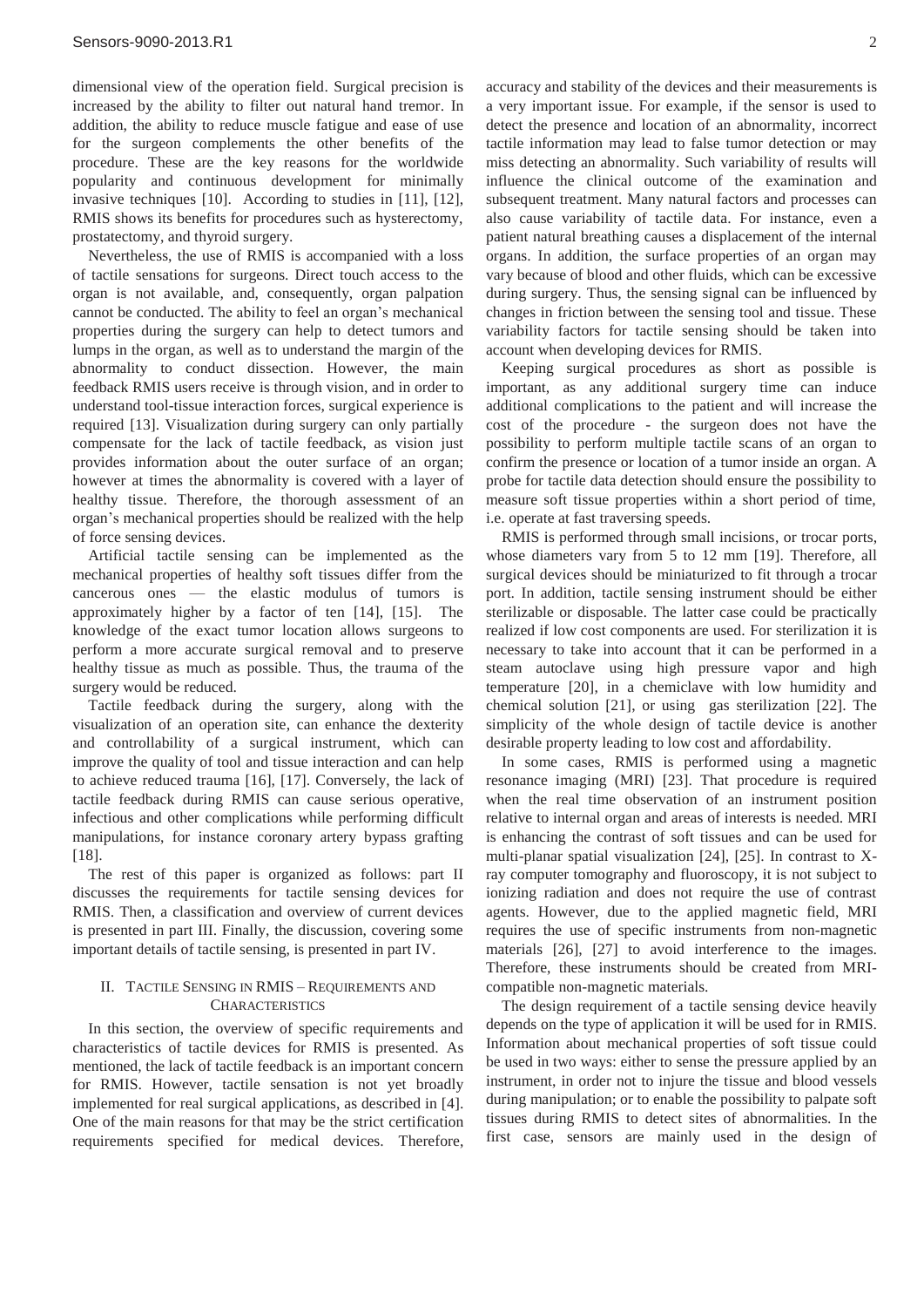manipulation specific surgical instruments, such as graspers, forceps, cutters and tips for catheters. But in the second case, palpation probes are designed in order to evaluate the mechanical structure of tissue and to detect the presence of abnormalities.

# III. HUMAN TACTILE SENSING

The studies on tactile technologies were rising along with studies on the human tactile perception [2]. The simultaneous development of these two areas is not a coincidence, as human tactile sensing acts often as a standard for an ideal tactile technology. Therefore, to create an artificial tactile sensing device, it is beneficial to take into account the biological background of tactile sensing, such as the distribution and functionality of mechanoreceptors. These sensing elements are spatially distributed in the soft tissue between the skin, the finger bone and the nail in a strategic way, possibly to take advantage of different tissue dynamics under different probing behaviors.

# *A. Biological Background of Tactile Sensing*

Humans possess several types of mechanoreceptors ([28], [29]), which respond to different types of mechanical stimuli (Fig. 1). The receptors densely located in the top layer of the skin, Merkel cells, respond to light touch and static stimuli. These cells have a small receptive area and a high sensitivity to small vibrations (less than 5 Hz) [30], fine spatial discontinuities (about 0.5 mm [31]), edges, and the orientation of the examined surface [32], [33]. Ruffini corpuscles are located deeper in the dermis and respond to stretching in the joining tissue, and mostly react to sustained pressure and are used in kinaesthetic sense. Meissner's corpuscles respond to vibrations from 5 to 50 Hz [30] and are located close to the skin surface. The density of these mechanoreceptors is the highest with the receptors spaced 3 - 5 mm apart. Moreover, Meissner's corpuscles are responsible for slip detection between an object and the skin [34]. The receptors located most deeply (Pacinian corpuscles) respond to high-frequency vibrations and high pressure [35], [36]. These receptors quickly adapt to the stimulus and do not respond to static exposure. The density of these receptors is not very high and the size of the cell is relatively large. According to [37] the average number of Pacinian corpuscles in human hands is 300 cells. In addition, Pacinain corpuscles are producing a response only in case the tactile stimulus is acting on the array of these cells that is on the wider area of the skin [38]. Therefore, human tactile system perceives separate stimuli, such as different frequencies of vibrations, light and moderate touch and deep pressure, with the help of mechanoreceptors, strategically located in the finger. Thus, the tactile perception of an object is formed from the combination of perceived information. More information on human anatomy can be found in [39].

# *B. Manual Palpation Techniques*

Various strategies taken by expert surgeon in soft tissue manual palpation is another important area that should be

taken into account during the development of a medical tactile device for palpation. It can provide guidelines not only for the design of the sensor but also for the optimal control strategies of the examination, which can lead to higher detection rate of tumors [40]. Soft tissue palpation is a mechanically complex process, requiring expertise and continuous training. It is broadly applied for initial breast and prostate examinations to find the presence, location, shape, mechanical properties, and texture of abnormalities. There are several palpation techniques in use, depending on the organ examined and the shape and depth of the abnormality [41], [42]. Palpation methods can be subdivided into three main techniques, such as global movement, local movement and palpation pressure, though they are usually combined in order to achieve the best result [43].



Fig. 1. Cross section of human skin. Picture adapted from [44].

# *1) Global Movement*

The first technique of manual palpation - global finger movement (GFM) - is aimed to increase palpation efficiency and accuracy by covering the whole surface of the organ. It reduces the risk of missing a suspicious formation. In prostate examinations, this technique is performed with three main different patterns: U, L, V - shape, as well as straight line movement [43]. Clinical breast examinations are usually performed with the following three patterns: concentric circles, radial spokes, and vertical stripes [45]. The pattern choice mainly depends on the preference and training of the examiner.

# *2) Local Movement*

Based on GFM, the examiner defines the areas of possible abnormalities. For further examination it is necessary to explore those more thoroughly. Therefore, the local finger movement (LFM) method is applied, and performed only within a selected section. This type of palpation helps physicians to understand the shape and depth of an abnormality. Due to different shape and location of organs, the approaches of LFM are specific to the target organ, though they are similar. In particular, three methods of LFM can be outlined for palpation examinations performed with one finger [45]. The first method is tapping - a fast striking discontinuous touching of the tissue. The second technique is vibration, where the finger is kept at constant contact with the tissue and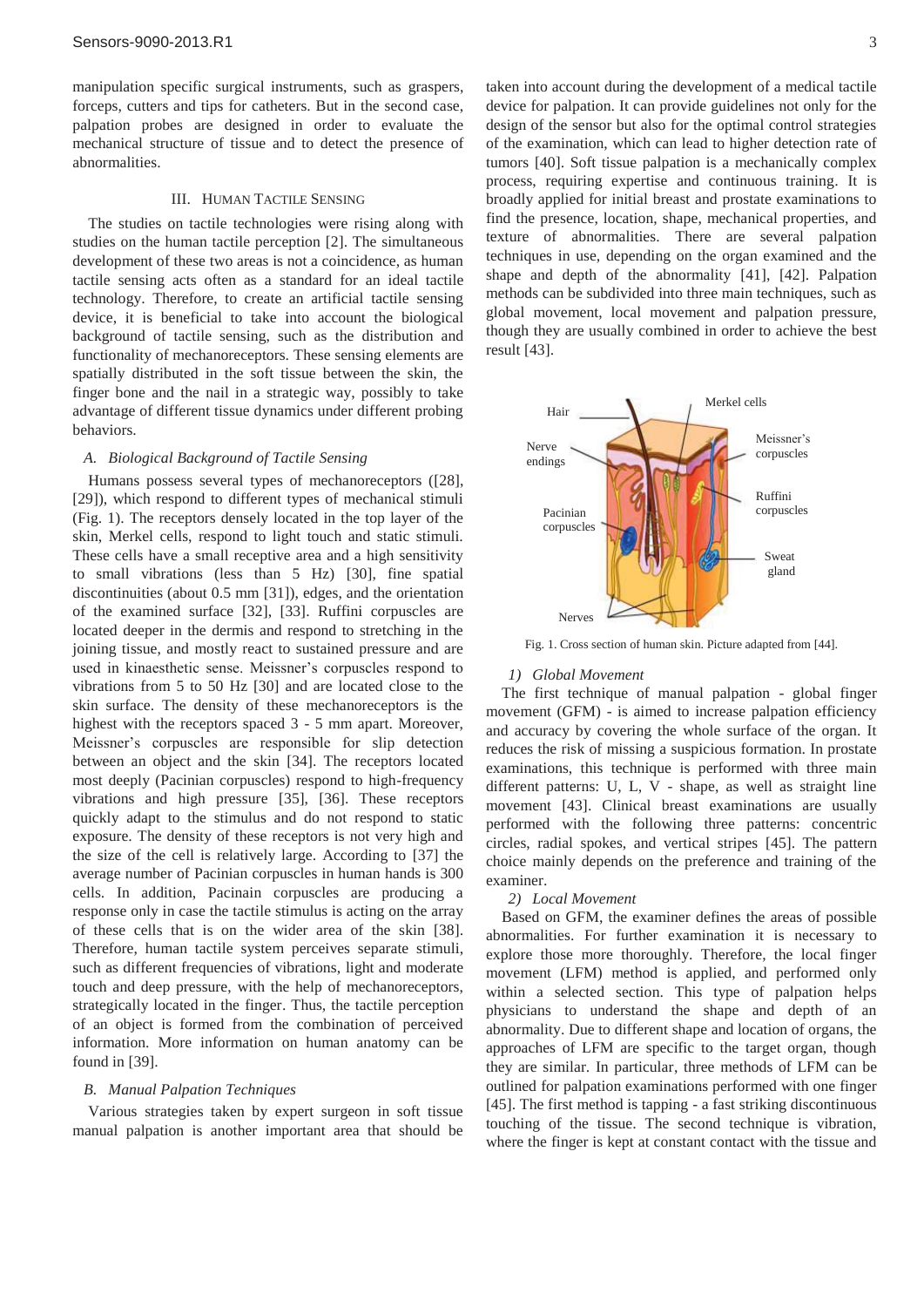the force direction of the finger is varied during examination. Finally, there is the sliding pattern - a smooth movement over a defined area with relatively constant pressure.

# *3) Palpation Pressure*

The third palpation technique, apart from GFM and LFM, is finger movement pressure (FMP), which corresponds to the average intentional finger pressure applied during the palpation procedure, such as light and deep palpation [46]. Light pressure is mainly used with GFM to access the general mechanical properties and temperature of the organs. Indentation of this type of palpation does not exceed 2 cm and pressure is as light as possible. Deep palpation is performed with heavier pressure, mainly used for LFM, with an indentation of about 4 cm, and is used to evaluate the stiffness, size, contours and shape of the formation or of the organ.

The above information not only represents the complexity of the task to replicate the human-like touch perception mechanism, but also underlines the importance of embodied perception of the environment during tactile examination. This means, that tactile sensing systems should be able to interact with the given environment and use the perceived information about it to change the behavioral pattern of measurement process [47]. This issue becomes more challenging during invivo examination of organs, which represent variable and nonlinear environment.

We believe that it is important to consider the biological background of tactile sensing, such as human tactile perception and the methods of manual palpation in order to develop artificial tactile sensors for RMIS. The measurement of soft tissue properties during manual palpation is an essential step for surgeons. This information should be always taken into account while developing a tactile device for medical applications [48]. Firstly, it can be a valuable source of knowledge for the creation of biologically inspired tactile devices. In addition, the understanding of human tactile sensing can provide researchers with understanding on the design, guidance and control of the tactile device.

TABLE I WAYS OF CLASSIFICATION OF TACTILE SENSORS FOR SURGICAL APPLICATIONS

| Construction principle            | Application type              |
|-----------------------------------|-------------------------------|
| Indentation devices               | Tactile probes for artificial |
|                                   | palpation                     |
| Aspiration or Absorption devices  | Tactile probes                |
| Catheter tip with sensing element | Catheters                     |
| Layered structure                 | Graspers                      |
|                                   | Forceps                       |
|                                   | Cutters                       |
|                                   | Tactile probes                |
| Arrayed structure                 | Various applications          |
| Non-contact method                | Tactile probes                |
| Combination of several design     | Various applications          |
| principles                        |                               |

#### IV. DESIGN OF TACTILE AND FORCE SENSING DEVICES

In this section the structural design and sensing principles of medical tactile sensors for RMIS is presented. We review the

tactile devices, developed for use in RMIS and other related surgical applications, during the recent decade, which the authors believe are the most significant works that are acting towards the development of the field.

Considering the fact that tactile devices are directly interacting with soft tissue, their design is one of the factors that can influence the whole results of examination. The following sections provide an overview of the tactile sensors based on their construction principle and application type for surgery. In addition the sensing principles and the associated features of each design will be discussed.

Table I classifies tactile sensing devices designed for surgical applications. The examples of the devices will be presented hereafter.

#### *A. Contact Devices, Based on the Indentation Principle*

#### *1) Common Design Principles of Indentation Devices*

The most popular design of tactile devices in surgical applications is the contact probe, which is akin to the human finger, measuring indentation during probing. Such construction principle is usually employed for probing devices, which directly serve the purpose of artificial tactile probing or palpation. The typical application of such a device is the detection and localization of tissue abnormalities, such as malignant or benign formation. A certain amount of force is applied on the target tissue, which results in changes of stress and strain values. Then a finger-like indentation sensing device measures the stiffness of a soft tissue.

The shape of the indenter, which is the main construction element, plays an important role in the results of examination. Theoretically, to get the most accurate measurements from inhomogeneous material, the contact area of measurement should be minimal. However, the shape of an indenter should be designed in such way, that it does not damage tissue during the surgery, this means, its dimensions should be appropriate for the target tissue not to be torn or damaged. Moreover, for a complete organ representation, the measurement should be performed continuously over the surface of an organ. In addition this shape is similar to human fingertip, which is actively used to detect tactile information during manual palpation. The diameter of the sphere should be chosen according to the viscoelastic properties of the tissue – very large diameter requires higher loads and more effort during measurements, while too small diameter will not provide desired dynamical properties for the measurement. It has been proven, that depth and stress of indentation is inversely related to the diameter of the indenter, but this relationship is nonlinear [49].

#### *2) Transduction Principles*

The tactile devices, based on the indentation construction principle allow using different transduction principles, which are discussed below. Force feedback measurement is one of the most wide-spread methods for soft tissue mechanical property examination, as it is simple, accurate and convenient for the use during RMIS.

Commercially available sensors offer easy and accurate force data measuring, but they can be unsuitable size, made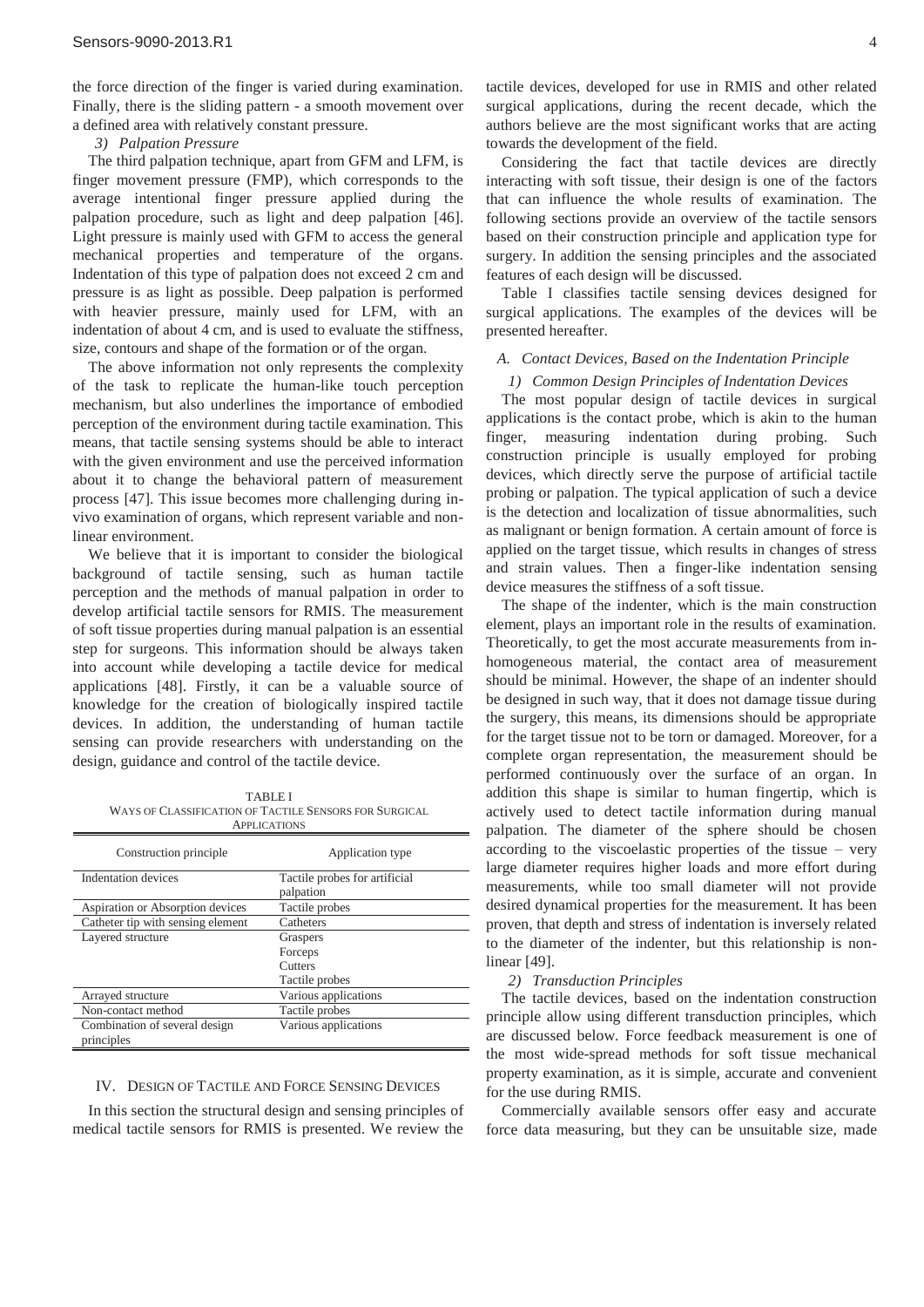from MRI incompatible material. The most popular commercial device, used for indentation device is threedimensional force and torque sensor NANO 17 (ATI industrial automation), which provides good accuracy and sensitivity along with miniature size (17 mm in diameter). The examples of indentation devices using this sensor can be found in [50], [51].



Fig. 2. Design principle of sensing structure in [52].

To reduce the cost, as well as to combine the accuracy and miniature size for the application in RMIS, there is a need for the development of tactile devices using specially developed transducers. For instance, one can use strain gauges to measure force feedback. The advantage of such method is relative flexibility of the construction and therefore the possibility to design multi – dimensional sensors. An example of an indentation probe, based on strain gauges can be found in [52] (Fig. 2), where a three-dimensional force and torque sensor was developed for arthroscopic surgery. The specific feature of this design is hollow structure of the sensor, which allows to place the sensor on the tip of the probe and to enable use of visual feedback necessary for this type of surgery. Strain gauges are relatively cheap, and this allows disposing the probe after use. However, such sensors cannot be used inside MRI scanner and are sensitive to temperature changes. The same limitations can be applicable also for the sensors using piezoelectric effect [53], [54].

Among the works devoted to tactile sensors, one can outline the indentation devices that work using fiber optical principle, where the modulation of light intensity is used to represent the variable force feedback from the soft tissue [55]–[57]. They are compatible with MRI, as the transducer is made of nonmagnetic materials. In addition, fiber optical transducers can work with no wiring and are resistive to temperature variations. The construction principle of the fiber-optical force sensor requires converting force feedback into displacement that is usually achieved by the means of deforming an elastic part of the sensor. The choice of elastic material becomes a very important issue in the sensor construction, as the properties of the material will define sensor accuracy parameters. Nonlinear behavior and response time of elastic part are the important factors that should be considered during sensor calibration. The deformation of elastic tip of the sensor can also be used to measure tactile data using optical information. For instance, work in [58] describes the compliant optical tactile sensor, where the shape change of transparent elastomer is measured by high speed image sensor.

Alternative, but expensive, sensing principle is based on micro-fiber Bragg grating (FBG), which gives better accuracy of estimating stiffness parameters in addition to being a miniature solution. The specific feature of FBG is variation of the refractive index, and thus the length of the wavelength, on the small section of the fiber. An example of such sensor can be found in [59], where the designed sensor,  $2.4 \times 2.4$  mm<sup>2</sup> in size, shows good balance between sensitivity range and linearity. In this example FBG was embedded in the flexible silicone material and was found suitable for the force measurement in RMIS.

As the current state of arts shows, fiber–optical transduction principle allows building miniature multi-modal sensors. The example of three-axis sensor can be found in [60] and six-axis in [61], where the size of the sensor is brought up to  $11 \times 10 \times$ 6 mm3 with the help of linear polarizers. However, if these sensors are employed for indentation devices, the performance and accuracy will be largely dependent on the design parameters of the probe. In addition, the structure of fiberoptical transducer can be relatively fragile and may be damaged due to excessive loads.

The indentation devices, which are measuring only force feedback from the target material, are suitable for static onepoint measurements. Most of force feedback–based sensors are measuring just tissue response force and the indentation depth during the measurement is assumed to be constant. This assumption leads to inaccuracy in the estimation of tissue mechanical properties. In order to estimate correct soft tissue parameters, the device should be able to measure both force feedback and indentation depth simultaneously. Alternatively, the indentation depth can be kept constant during measurement, but this approach can be hardly implemented for real surgical applications. The work described in [62] (Fig. 3) is based on the optical fiber force sensing, but its construction principle does not use deformable elastic material for the modulation of intensity. Instead, a spherical indenter of the probe is pressed down to the target tissue by air flow and in non-contact position sphere is located on the fixed distance from the optical fiber. During measurements, variation in the tissue stiffness is causing change in the distance between the sphere and the fiber. Thus tissue stiffness is obtained by detecting indentation depth and force feedback. However, the relationship of airflow and non-linear soft tissue responses should be taken into consideration during sensor calibration. Another example of sensor detecting two measurement variables simultaneously can be found in [63]. The third example of stiffness sensor (Fig. 4), which may be in the interest of the reader, is based on the induction principle, where direction and amount of motion is measured along with force feedback [64]. This method is not MRI compatible and is not very popular for the indentation devices, but the results show its good accuracy parameters.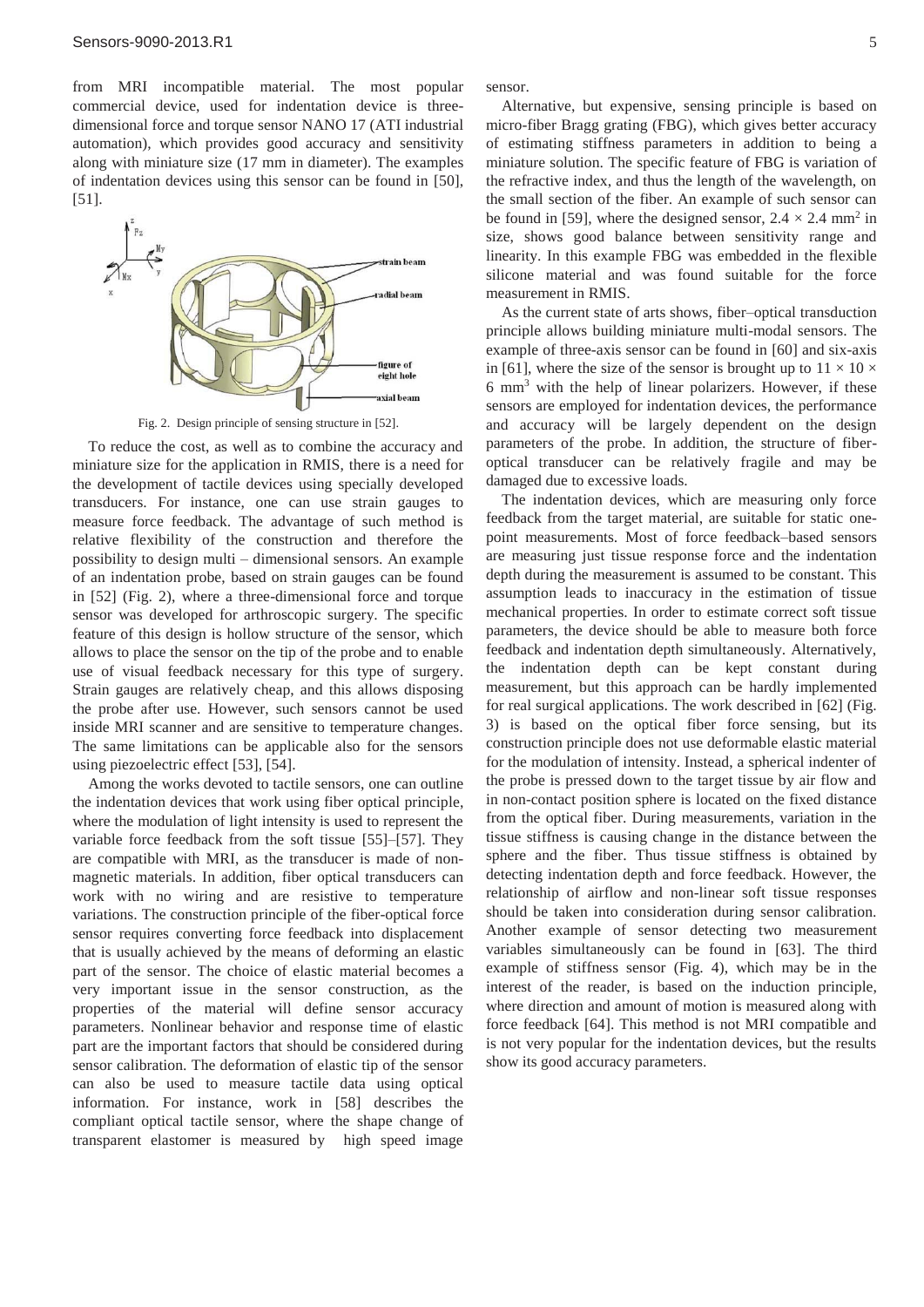

Fig. 3. Sensing principle of stiffness sensor measuring based on optical fiber and air flow [62].



Fig. 4. Measurement principle of tactile indenter, which is based on the induction principle [64].



Fig. 5. Design principle of an indentation device which is measuring soft tissue data based on resonance-frequency method [66].



liver stiffness [68].

Apart from force sensing method, resonance-frequency based method can be used. However, at the moment one cannot outline an indentation device, which is capable of measuring mechanical properties of soft tissue over continuous path. For example, work described in [65] uses commercial resonance sensor Venutron®, where the static measurements of soft tissue phantoms are performed during controlled indentation depth. The indentation devices based on

the combination of mass-spring model with LVDT (low voltage differential transducer) coils [66], [67], sample design principle is shown in Fig. 5. In that case the system is measuring a shift of resonance frequency during indentation process. The main issues in the application of such devices are the measurement repeatability, reliability and dependence on the orientation of the probe. This may lead to occurrence of inaccuracies during in-vivo application of the tactile device. However, the significant advantage of resonant method is the capability to measure both elastic and viscose properties of soft tissues.

In addition to the above presented transduction principles, one can outline a set of papers about indentation devices, which are using application-specific design. The characteristic feature of such devices is the limitation of its implementation method and design constraints, as a physical principle of construction does not allow any modifications. An example of such indentation device can be found in [68], (Fig. 6), it is using ring shaped airbag to detect contact force by measuring variable air pressure and to measure stiffness of liver. The use of air bag allows measuring force feedback in arbitrary direction and to minimize the effect of variable indention.

In [69] the concept of wireless palpation was introduced. Magnetically actuated wireless probe measures stiffness using indentation in a vertical direction. The device does not require a separate trocar port, but is influenced by vibrations and uncertainties of the environment that can affect the accuracy.

To sum up the information about indentation devices used for soft tissue probing or palpation, one can see the active development of them along with requirement for better devices, which would ensure accurate measurements over the whole surface of an organ in real-time.

#### *B. Aspiration Devices*

Another design method, which can be used for tactile examination of soft tissue, particularly stiffness estimation, is the aspiration or suction of target tissue with a pipette device. Such approach is used to perform biopsy for tumor and infection diagnosis [70]. This method is not very well represented in the scientific literature for the purpose of soft tissue palpation. Although, there are several advantages: aspiration devices are MRI compatible, the pipette can be sterilized, and, importantly, it is able to estimate the value of Young's modulus instead of the relative stiffness parameter of the area. There are no examples of such tactile devices developed directly for RMIS, but one can mention several interesting works describing this principle on soft tissue examination [71]–[73].

In order to implement the measurement of stiffness the device should be in direct contact with the tissue, as the air from the pipette is sucked out. Then, there should be a system to measure the aspirated level of soft tissue, assumed to be homogeneous, which is then analyzed to estimate Young's modulus (Fig. 7). As a downside of this method one can mention the constraint to perform fast measurements over an organ area, due to necessity to aspirate and then to release the target area. In addition, to create a full representation of an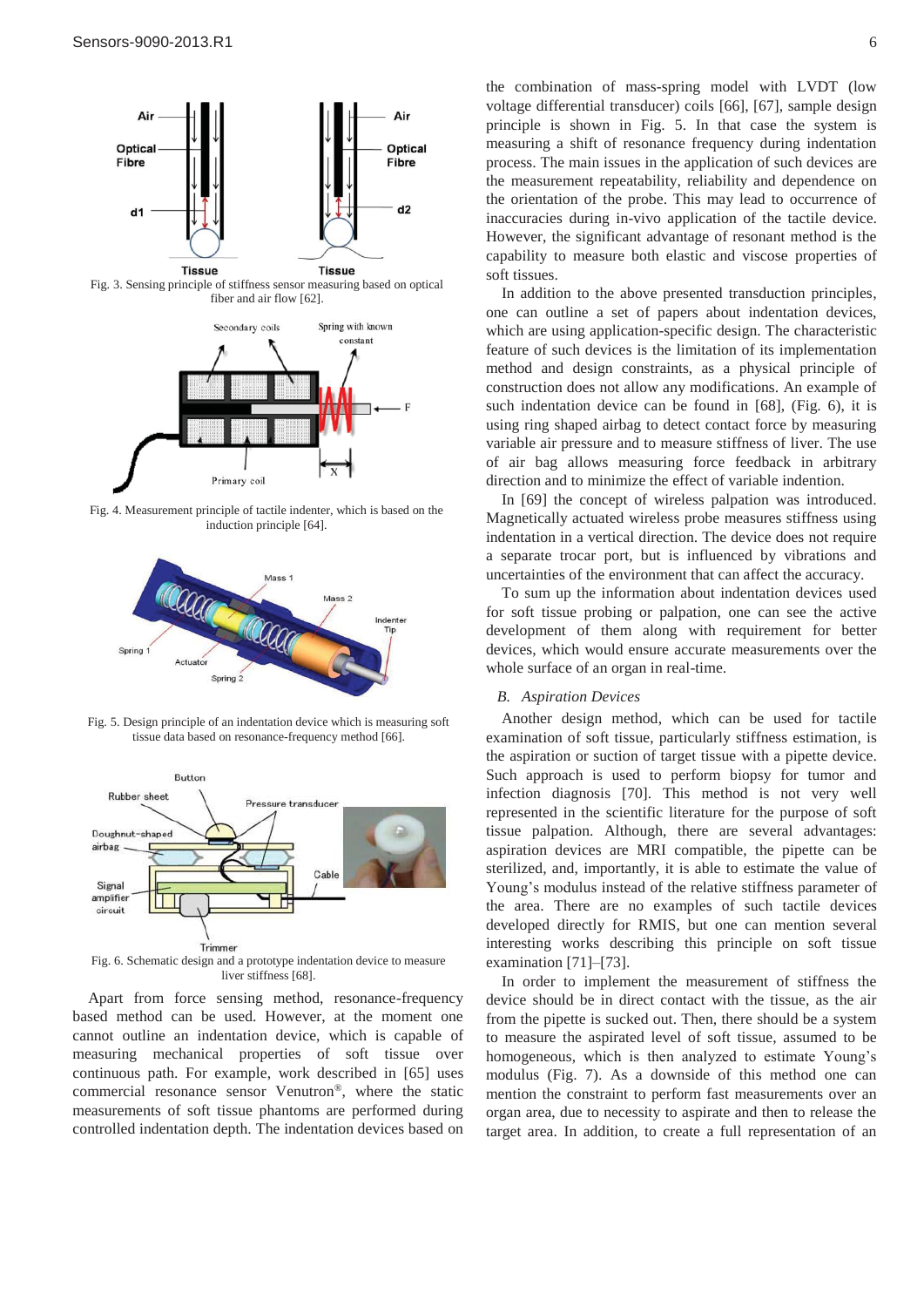organ, or so-called stiffness distribution map, the positioning of pipette should be very accurate in order to gather the information from the whole organ. Finally, the design of a pipette device is directly influencing the accuracy of the measurements. The diameter of an aspirated area and wall thicknesses of a pipette are important parameters. More information about design can be found in [71].



Fig. 7. Measurement principle of an aspiration device:  $\Delta P$  – aspiration pressure, mirrored profile of aspirated tissue area is captured by camera [72].

#### *C. Catheters with Tactile Sensing Elements*

Catheters are broadly used for applications in minimally invasive cardiac surgeries to perform various manipulations, including coronary artery bypass surgery, procedures on beating heart, and mitral valve surgeries [74]. During catheterization procedures, it might be desired to control the applied force during catheter insertion to avoid damage of the vessels or chambers as well as to distinguish between the stiffness of soft tissues by the employing the tip of catheter with force sensor. Here it is worth to mention, that in case of catheterization procedures the tactile device is mostly used in order to evaluate the strength of applied force or to detect the presence of an occurred contact, and scanning of soft tissue properties is not needed.

In addition, catheterization procedures often require use of MRI during surgery; therefore, tactile sensors employed in catheters should not contain any metal parts. The analysis of the devices, using fiber optical sensors shows, that this type of sensing is feasible for different applications in RMIS, including catheterization procedures. The example of the catheter with such transduction principle can be found in [75] and in [76]. Sensor described in [77] uses expansion of the soft and flexible balloon with fluid for tactile information sensing. The pressure and flow of fluid is changing depending on the load applied and measured by flow and pressure sensors outside the setup. However, the difficulty of such setup is in the maintaining constant flow rate in the sensor and overcoming problem of the occurring slip.

As practice shows, the most successful devices can be developed employing combined sensing and mechanical principles. For example, in [78] as shown on Fig. 8, a hybrid sensor developed for catheterization procedures uses both the piezoresistive effect and optical fiber sensing. The sensor is capable of detecting the deformation of an object via the

deformation of reflective diaphragm by the means of optical force sensing, as well as force feedback using the piezoresistive film. Thus, the relative stiffness of contact object can be obtained.



Fig. 8. Catheter tip, which is measuring relative stiffness of contact tissue [78].



Fig. 9. Design of multifunctional catheter tip [79].

In the context of tactile devices developed for catheters it is necessary to mention the work described in [79], where multifunctional balloon catheter is presented - Fig. 9. Original method of fabrication allowed employing tactile, temperature and flow sensors. In addition, the device showed good accuracy parameters and was tested in-vivo that is a necessary step towards the implementation of the device for the real surgery.

# *D. Layered Structure*

This section discusses another design approach for tactile sensors design – layered structures, which represents a device, composed of various materials or transducers placed one upon another. The method has got various advantages, as several transduction principles as well as different materials can be combined. Tactile sensors built on the layer principle can be successfully integrated in a surgical instrument, such as graspers, as well as for tactile probes used for soft tissue exploration.

Tactile sensing devices employing various materials in a layered configuration can be compared with a structure of human finger, which is composed of different layers, possessing various mechanical properties and acting differently during object exploration [80]. Similarly, tactile sensors with layered structure can use a layer of silicone or rubber material. However, it is necessary to take into account the viscoelastic properties of measured soft tissue during choice of soft material for the sensor layers, because the sensitivity of the device will depend on the mechanical interaction between the tool and tissue. For instance, in [81],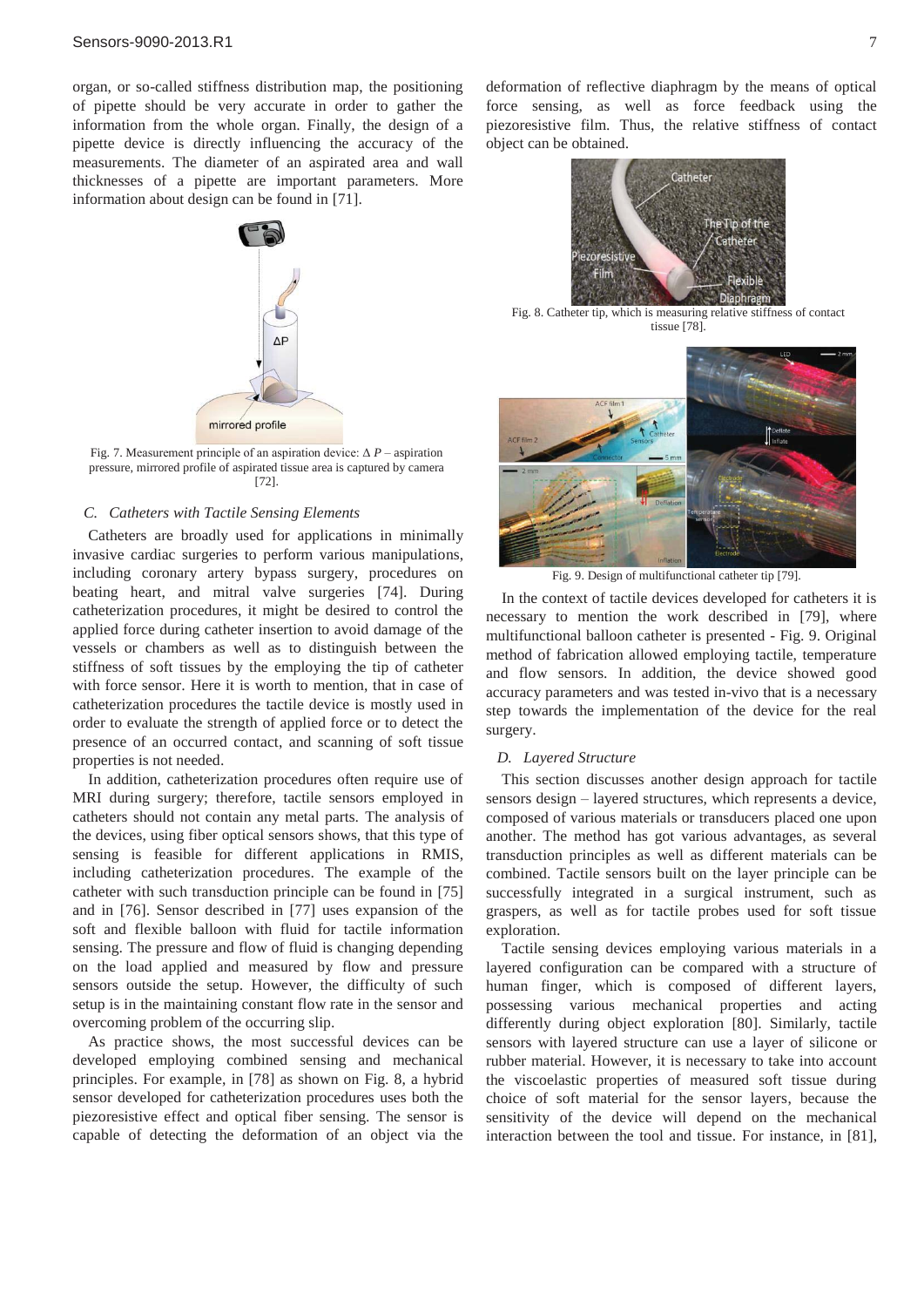[82], the choice of soft material is directly influencing the characteristics of tactile device, as the elastic part of the device is in direct contact with measured material.



Fig. 10. Layered structure of soft tissue sensor: Block 1 and Block 2 are composed from rubber with different Young's modulus, PR2 – piezorezistive film, Base1 and Base2 – steel components [82].

The combination of various materials in one device, allows measuring not just feedback force, but also the stiffness of the tissue. In [82], Fig. 10, two rubber blocks with different values of Young's modulus are placed concentrically upon pressure sensing elements, that allow to determine the Young's modulus of soft tissue. Another example is micro electromechanical systems (MEMS) stiffness sensor in layered structure, which measures soft tissue properties based on a relative displacement of two elements with the help of capacitive sensing membrane [83]. MEMS technologies have a good potential for various sensing applications, however the current fabrication process is relatively difficult [84].

The viscoelastic properties of the outer surface of a tactile sensing device could complicate the possibility to perform fast movements over the organ due to friction. Thus, such structure is more suitable for static point measurements of soft tissue and can be successfully integrated in surgical instruments. Surgical graspers equipped with tactile feedback are able to provide surgeon with information about grasping force as well as to detect the presence of small blood vessels, thus reducing the risk of damaging soft tissue. Such devices with sensing capabilities can estimate tactile information more accurately, as the target area is fixed between the instrument and no significant displacement occurs. As it is seen from relevant examples of graspers [85], [86], the elastic material incorporated in a layer can enhance stability of a grasp, and can even form teeth of an instrument. However, variability of data can be induced from vibration or shaking of an instrument.

The typical transducer used for a design of a sensor composed of different layers should be thin and robust, for example it can be piezoresistive films [81], [82], [85], PVDF (polyvinylidene fluoride) films [86], [87], capacitive sensing elements [78] or use of conductive polymer with electrodes [88]. However, all these transducers do not enable MRI compatibility, which is sometimes necessary for the use during RMIS. In [89] the tactile sensor uses fiber optical sensing principle (Fig. 11). The specific characteristic of this layered sensor is composed of three fibers sandwiched between perpendicular rods of different lengths and several elastic materials. The configuration of rods allows measuring the

relative deflection of the sensor structure, therefore detecting the tactile information from the contact surface.



Fig. 11. Structure of layered sensor working on fiber-optical sensing principle [89].

Layered structure of a tactile sensor allows measuring the stiffness of a soft tissue without the information about indentation depth. However, the fabrication process of layers can be relatively complex. In addition, such design is more suitable for stable static one-point measurements, where it is able to provide accurate results. Therefore, one can conclude, that the best application of a layered tactile device is integration of it in a surgical instrument, such as graspers or forceps.

# *E. Array Sensors*

Tactile devices, designed as spatially distributed sensing elements in arrays, can be very advantageous for RMIS. Such design of tactile principle can be compared with the perception of a fingertip, which is using multiple mechanoreceptors. The structure of sensor array can be built up from different transducers and their combination, as well as various tactile sensors can be united in one sensing array. One of the advantages of arrayed tactile sensor is the possibility to use its output directly as the visual information [88] or to the tactile display [90]–[92].

The sensitivity of the array depends on the number of sensing elements. However, the increase in their number can lead to the bigger size and weight of the device, which is undesirable in case of surgical instruments. Therefore, one needs to use small sized transducers to increase the sensitivity of the device. For example, in [93] this problem was solved using an array of conductive microchannels embedded in an elastic deformable environment. Because of such technology, the sensor is suitable to be used on surgical microgrippers (typical width of an instrument is 1 mm). Another perspective technology is the use of MEMS [94], [95], which has got various advantages such as easy production and miniature size, and can be easily integrated in a surgical instrument. The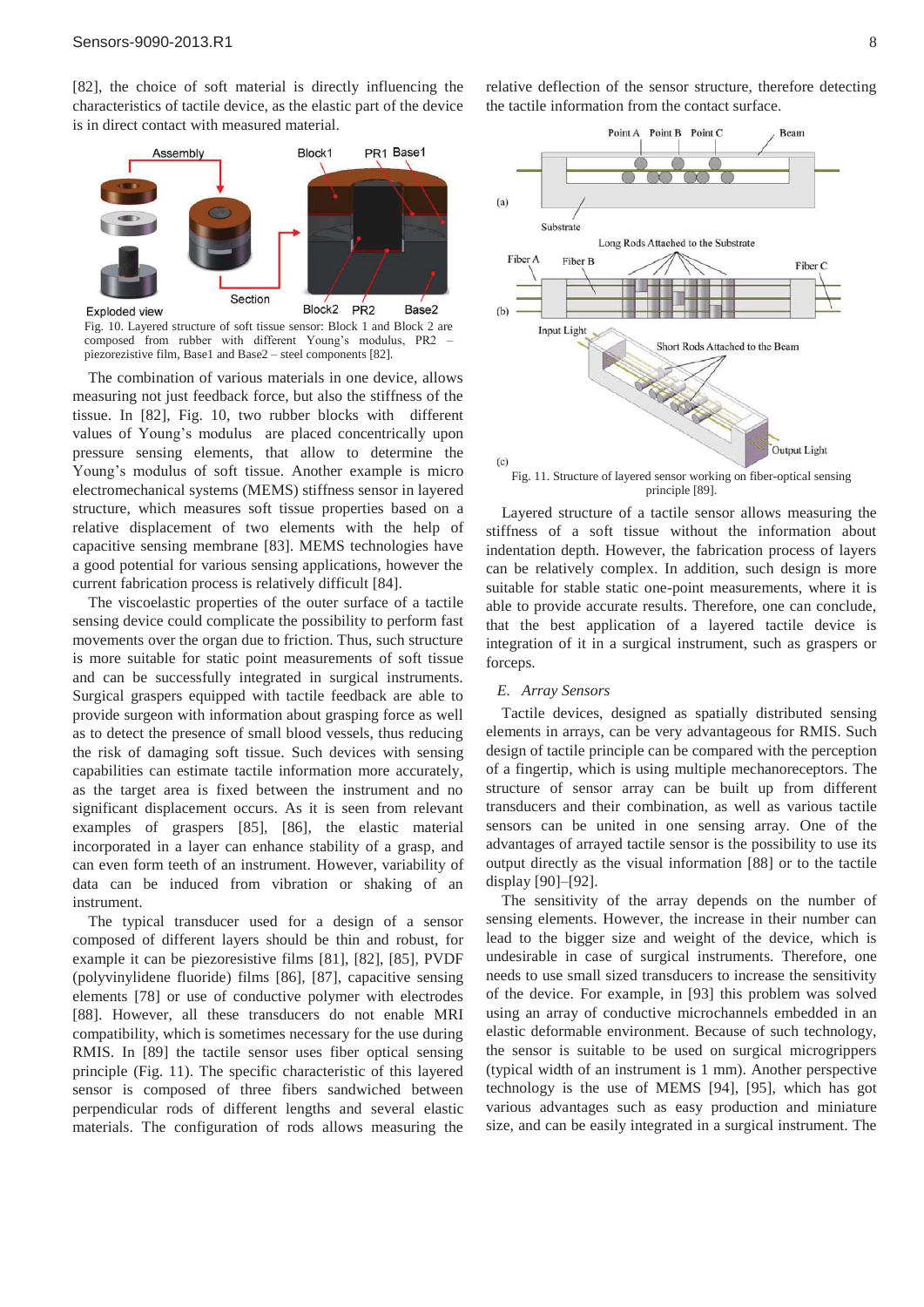most suitable transducers for this approach can be PVDF films [94] and capacitors [96] due to their small size. In [95] the measurement sensitivity of MEMS stiffness sensor has been improved employing an array of force sensing units with two different mechanical stiffness parameters. Thus, a sensing diaphragm was created and can be integrated in a surgical grasper.

 In addition, the arrayed structure of a tactile sensor allows the flexibility of the device and, therefore, the possibility of it to adapt to the environment. Good examples, proving the feasibility of this approach can be found in the works about the development of robotic skin [97]–[100], where authors present the tactile sensing structure that is able to cover large curved areas. Forward-looking, this approach can be integrated for the use in RMIS, as flexible structure can be used to cover the surface of an organ. However, miniaturization of this approach requires further research.

# *F. Non-contact Devices*

As an alternative to contact methods, stiffness can also be measured using noncontact devices. This method can be used only for devices that are developed for the localization and detection of hard tissue areas, and it is not applicable for integration in the instruments. The basic working principle of this methodology is based on the detection and measurement of applied deformation and resulting indentation. The advantage of this method is the possibility to measure properties of soft tissue over continuous path in real-time, in addition, the effect of mechanical friction from tool and tissue interaction cannot influence the dynamics of the movement.



Fig. 12. Working principle of noncontact stiffness probe [104].

The most convenient approach to indent the tissue in noncontact way is the application of an air jet to the target tissue [101], [102]. This can be easily achieved in the operation theatre, as air supply is broadly implemented during the surgery. The pressure of an air jet can be regulated, thus it is possible to control the flow applied to the tissue and to reduce the risk of tissue damage during examination. The effect of resulting indentation can be estimated using visual feedback system. In [103] similar approach is applied to solve the inverse problem of estimation of the viscoelastic parameters. However, the main limitation of vision based indentation evaluation is the necessity to keep camera position fixed with respect to organ surface and to avoid shaking and

Another way of noncontact measurement of soft tissue parameters was proposed in [104], where a fiber optical displacement sensor is used to estimate the changes in the tissue, which is assumed to be homogeneous. In this work (Fig. 12) in order to detect tumor, phase shift difference between air pressure input and displacement sensor output are measured. Therefore, the change in stiffness between two measurements will be detected.

# V. CONCLUSIONS

From the information presented in this paper, we can conclude, that at the moment there exist relatively robust devices, which are capable to provide accurate tactile information during static measurements from one point. However, as it was already mentioned in the paper, to detect the information about mechanical parameters of an organ, it is required to scan soft tissue in a dynamic way. Therefore, it is beneficial to develop devices and algorithms, which could operate in real-time and provide stable measurements. Thus, a device should be able to adapt to the variable conditions of the environment [105], [106]. This includes the accounting on the force applied, soft tissue restitution dynamics versus time, the shape of an organ and many other factors. In addition, as it was shown, the type of application of tactile device is an important factor, which is the main factor defining design of the tool.

One can observe, at the present moment there exist only few devices approved during clinical in-vivo studies*.* This can be justified by the fact, that only robust and safe devices, which fulfill all surgical requirements, can be tested on live organism. These tests are very important, as the properties of tissue in living conditions differ from the properties of ex-vivo tissues. This is the last and most significant stage of the development of a tactile device, and it requires preparation and meticulous work.

#### ACKNOWLEDGMENT

We thank the medical and engineering community for their useful comments. The work described in this paper is partially funded by the Seventh Framework Programme of the European Commission under grant agreement 287728 in the framework of EU project STIFF-FLOP, and by the National Institute for Health Research Biomedical Research (NIHR) Centre based at Guy's and St Thomas' NHS Foundation Trust and King's College London. The views expressed are those of the authors and not necessarily those of the NHS, the NIHR or the Department of Health. We also acknowledge the Guy's and St. Thomas' Charity, Vattikuti Foundation, MRC Centre for Transplantation.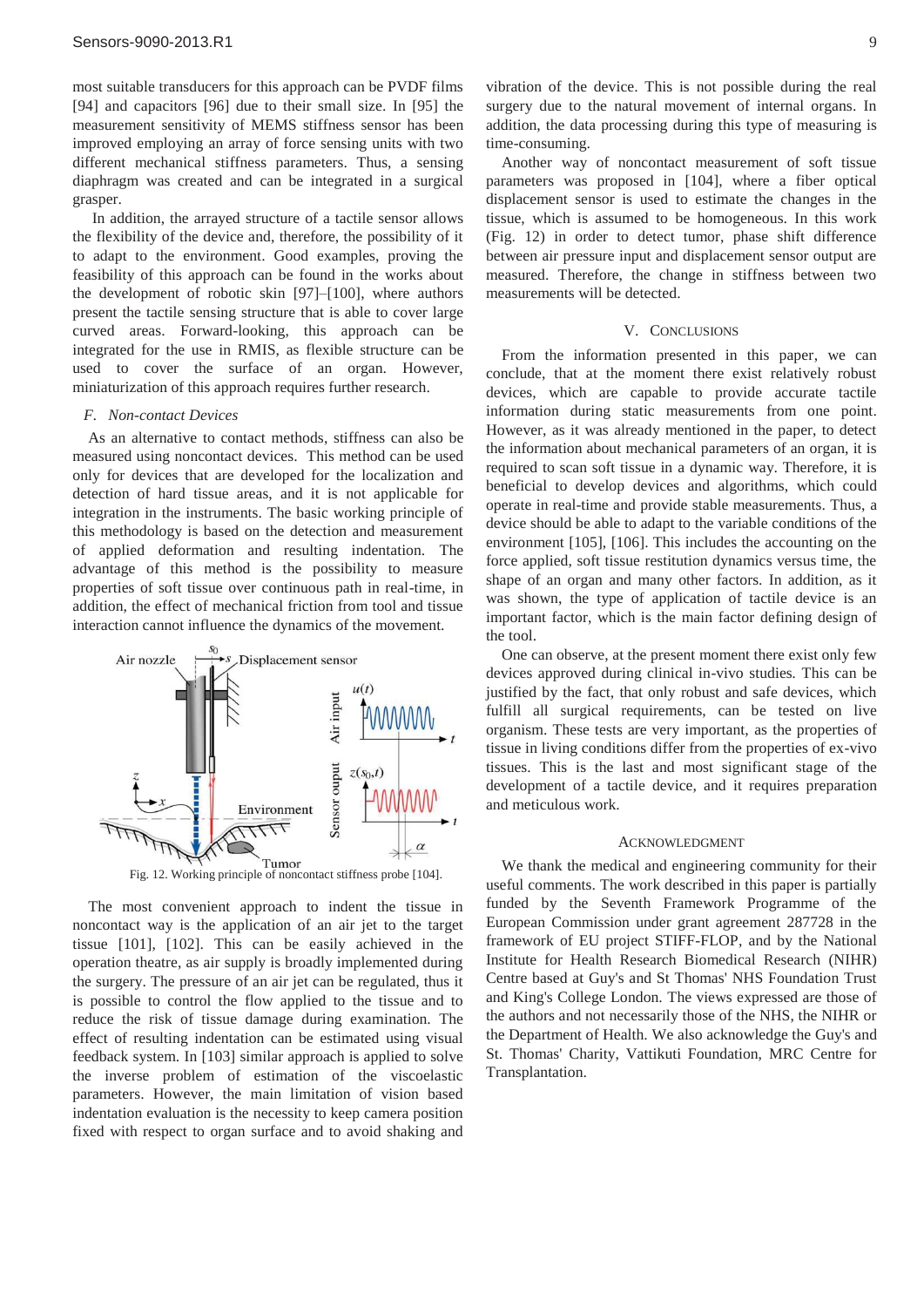#### **REFERENCES**

- [1] Y.-J. Shiah, F. Chang, and W.-C. Carl Tam, "Recognition of tactile relief by children and adult," *Percept. Mot. Skills*, vol. 113, no. 3, pp. 727–38, 2011.
- [2] M. H. Lee and H. R. Nicholss, "Review Article Tactile Sensing for Mechatronics—a State of the Art Survey," *Mechatronics*, vol. 9, no. 1, pp. 1–31, Feb. 1999.
- [3] P. Puangmali, K. Althoefer, L. D. Seneviratne, D. Murphy, and P. Dasgupta, "State-of-the-Art in Force and Tactile Sensing for Minimally Invasive Surgery," *IEEE Sens. J.*, vol. 8, no. 4, pp. 371– 381, Apr. 2008.
- [4] S. Schostek, M. O. Schurr, and G. F. Buess, "Review on Aspects of Artificial Tactile Feedback in Laparoscopic Surgery," *Med. Eng. Phys.*, vol. 31, no. 8, pp. 887–98, Oct. 2009.
- M. Eltaib, "Tactile sensing technology for minimal access surgery--review," *Mechatronics*, vol. 13, no. 10, pp. 1163–1177, Dec. 2003.
- [6] J. Dargahi and S. Najarian, "Human tactile perception as a standard for artificial tactile sensing - a review," *Int. J. Med. Robot. Comput. Assist. Surg.*, vol. 01, no. 01, pp. 23–35, 2004.
- [7] R. S. Dahiya, G. Metta, M. Valle, and G. Sandini, "Tactile Sensing-From Humans to Humanoids," *IEEE Trans. Robot.*, vol. 26, no. 1, pp. 1–20, Feb. 2010.
- [8] H. Yousef, M. Boukallel, and K. Althoefer, "Tactile sensing for dexterous in-hand manipulation in robotics—A review," *Sensors Actuators A Phys.*, vol. 167, no. 2, pp. 171–187, Jun. 2011.
- [9] D. B. Camarillo, T. M. Krummel, and J. K. Salisbury, "Robotic technology in surgery: past, present, and future.," *Am. J. Surg.*, vol. 188, no. 4A Suppl, p. 2S–15S, Oct. 2004.
- [10] B. M. A. Schout, A. J. M. Hendrikx, F. Scheele, B. L. H. Bemelmans, and A. J. J. A. Scherpbier, "Validation and implementation of surgical simulators: a critical review of present, past, and future.<sup>"</sup> *Surg. Endosc.*, vol. 24, no. 3, pp. 536–546, 2010.
- [11] H. G. Kenngott, L. Fischer, F. Nickel, J. Rom, J. Rassweiler, and B. P. Müller-Stich, "Status of robotic assistance-a less traumatic and more accurate minimally invasive surgery?," *Langenbecks. Arch. Surg.*, vol. 397, no. 3, pp. 333–41, Mar. 2012.
- [12] G. Perigli, C. Cortesini, E. Qirici, D. Boni, and F. Cianchi, "Clinical benefits of minimally invasive techniques in thyroid surgery.," *World J. Surg.*, vol. 32, no. 1, pp. 45–50, Jan. 2008.
- [13] C. E. Reiley, T. Akinbiyi, D. Burschka, D. C. Chang, A. M. Okamura, and D. D. Yuh, "Effects of Visual Force Feedback on Robot-assisted Surgical Task Performance," *J. Thorac. Cardiovasc. Surg.*, vol. 135, no. 1, pp. 196–202, Jan. 2008.
- [14] B.-M. Ahn, J. Kim, L. Ian, K.-H. Rha, and H.-J. Kim, "Mechanical property characterization of prostate cancer using a minimally motorized indenter in an ex vivo indentation experiment.," *Urology*, vol. 76, no. 4, pp. 1007–11, Oct. 2010.
- [15] J. I. Lopez, I. Kang, W.-K. You, D. M. McDonald, and V. M. Weaver, "Integrative Biology In situ force mapping of mammary gland transformation," *Society*, pp. 910–921, 2011.
- [16] G. Tholey, J. P. Desai, and A. E. Castellanos, "Force Feedback Plays a Significant Role in Minimally," *Ann. Surg.*, vol. 241, no. 1, pp. 102– 109, 2005.
- [17] C. King, M. O. Culjat, M. L. Franco, C. E. Lewis, E. P. Dutson, W. S. Grundfest, and J. W. Bisley, "Tactile Feedback Induces Reduced Grasping Force in Robot-Assisted Surgery," in *IEEE transactions on haptics*, 2009, vol. 2, no. 2, pp. 103–110.
- [18] F. G. Duhaylongsod, "Minimally invasive cardiac surgery defined.," *Arch. Surg.*, vol. 135, no. 3, pp. 296–301, Mar. 2000.
- [19] D. Mckay and G. Blake, "Optimum incision length for port insertion in laparoscopic surgery," *Ann. R. Coll. Surg. Engl.*, vol. 88, no. 1, p. 78, 2007.
- [20] M. M. Bhandari A, Hemal A, "Instrumentation, sterilization, and preparation of robot," *Indian J. Urol.*, vol. 21, pp. 83–88, 2005.
- [21] R. A. Kolstad, "How well does the Chemiclave sterilize handpieces?," *J. Am. Dent. Assoc.*, vol. 129, no. 7, pp. 985–91, Jul. 1998.
- [22] J. E. Sebben and M. D. Davis, "Sterilization and care of surgical instruments and supplies," *J. Am. Acad. Dermatology*, vol. 11, no. 3, pp. 381–392, 1984.
- [23] R. J. Lederman, "NIH Public Access," *Circulation*, vol. 112, no. 19, pp. 3009–3017, 2005.
- [24] A. E. Sloan, M. S. Ahluwalia, J. Valerio-Pascua, S. Manjila, M. G. Torchia, S. E. Jones, J. L. Sunshine, M. Phillips, M. a Griswold, M. Clampitt, C. Brewer, J. Jochum, M. V McGraw, D. Diorio, G. Ditz,

and G. H. Barnett, "Results of the NeuroBlate System first-in-humans Phase I clinical trial for recurrent glioblastoma," *J. Neurosurg.*, vol. 118, no. 6, pp. 1202–19, Jun. 2013.

- [25] E. Hempel, H. Fischer, L. Gumb, T. Hohn, H. Krause, U. Voges, H. Breitwieser, B. Gutmann, and J. Durke, "An MRI-Compatible Surgical Robot for Precise Radiological Interventions," *Comput. Aided Surg.*, vol. 8, pp. 180–191, 2003.
- [26] V. Seifert, M. Zimmermann, C. Trantakis, H. E. Vitzthum, K. Kühnel, a Raabe, F. Bootz, J. P. Schneider, F. Schmidt, and J. Dietrich, "Open MRI-guided neurosurgery.," *Acta Neurochir. (Wien).*, vol. 141, no. 5, pp. 455–64, Jan. 1999.
- [27] N. Yu, C. Hollnagel, A. Blickenstorfer, S. S. Kollias, and R. Riener, "Comparison of MRI-Compatible Mechatronic Systems With Hydrodynamic and Pneumatic Actuation," *IEEE/ASME Trans. Mechatronics*, vol. 13, no. 3, pp. 268–277, Jun. 2008.
- [28] A. B. Vallbo and R. S. Johansson, "Properties of cutaneous mechanoreceptors in the human hand related to touch sensation.," *Hum. Neurobiol.*, vol. 3, no. 1, pp. 3–14, Jan. 1984.
- [29] R. S. Johansson and A. B. Vallbo, "Tactile sensory coding in the glabrous skin of the human hand," *Rends Neurosci.*, vol. 6, no. 1, pp. 27–32, 1983.
- [30] E. B. Goldstein, *Sensation & Perception*, vol. 22. Wadsworth-Thomson Learning, 2004, pp. 1–459.
- [31] K. O. Johnson, "The roles and functions of cutaneous mechanoreceptors.," *Curr. Opin. Neurobiol.*, vol. 11, no. 4, pp. 455– 61, Aug. 2001.
- [32] J. R. Phillips and K. O. Johnson, "Tactile spatial resolution. II. Neural representation of Bars, edges, and gratings in monkey primary afferents.," *J. Neurophysiol.*, vol. 46, no. 6, pp. 1192–1203, 1981.
- [33] R. S. Johansson, U. Landstrom, and R. M. Lundstrom, "Sensitivity to Edges of Mechanoreceptive Afferent Units Innervating the Glabrous Skin of the Human Hand," *Brain Res.*, vol. 244, pp. 27–32, 1982.
- [34] M. A. Srinivasan, J. M. Whitehouse, and R. H. LaMotte, "Tactile detection of slip: surface microgeometry and peripheral neural codes.," *J. Neurophysiol.*, vol. 63, no. 6, pp. 1323–1332, 1990.
- [35] A. Prevost, J. Scheibert, and G. Debrégeas, "Effect of fingerprints orientation on skin vibrations during tactile exploration of textured surfaces," *Commun. Integr. Biol.*, vol. 2, no. 5, pp. 422–424, 2009.
- [36] B. L. Munger and C. Ide, "The enigma of sensitivity in Pacinian corpuscles: a critical review and hypothesis of mechano-electric transduction.," *Neurosci. Res.*, vol. 5, no. 1, pp. 1–15, Oct. 1987.
- [37] B. Stark, T. Carlstedt, R. Hallin, and M. Risling, "Distribution of human pacinian corpuscles in the hand A cadaver study," *J. Hand Surg. J. Br. Soc. Surg. Hand*, vol. 23, no. 3, pp. 370–372, 1998.
- [38] F. Vega-Bermudez and K. O. Johnson, "SA1 and RA receptive fields, response variability, and population responses mapped with a probe array.," *J. Neurophysiol.*, vol. 81, no. 6, pp. 2701–2710, 1999.
- [39] S. Standring, *Gray's Anatomy: The Anatomical Basis of Clinical Practice*, vol. 10. 2008, p. 1600.
- [40] J. Konstantinova, M. Li, V. Aminzadeh, P. Dasgupta, K. Althoefer, and T. Nanayakkara, "Force-Velocity Modulation Strategies for Soft Tissue Examination," in *IEEE International conference on intelligent Robots and systems*, 2013, pp. 1998–2003.
- [41] L. Bendtsen, R. Jensen, N. K. Jensen, and J. Olesen, "Pressurecontrolled palpation: a new technique which increases the reliability of manual palpation," *Cephalalgia*, vol. 15, no. 3, pp. 205–10, Jun. 1995.
- [42] L. E. Eberman and M. E. Finn, "Enhancing Clinical Evaluation Skills: Palpation as the Principal Skill," *Athl. Train. Educ. J.*, vol. 5, no. 4, pp. 170–175, 2010.
- [43] N. Wang, G. J. Gerling, R. M. Childress, and M. L. Martin, "Quantifying Palpation Techniques in Relation to Performance in a Clinical Prostate Exam," *IEEE Trans. Inf. Technol. Biomed. a Publ. IEEE Eng. Med. Biol. Soc.*, vol. 14, no. 4, pp. 1088–97, Jul. 2010.
- [44] M. L. Cain, H. Damman, R. A. Lue, and C. K. Yoon, *Discover Biology*. W. W. Norton & Company, 2000, pp. 1–4.
- [45] K. J. Saunders, C. A. Pilgrim, and H. S. Pennypacker, "Increased Proficiency of Search in Breast Self-examination," *Cancer*, vol. 58, no. 11, pp. 2531–7, Dec. 1986.
- [46] C. Volpicello, "Illustrated Manual of Nursing Practice," *AORN*, vol. 54, no. 6, p. 1302, 1991.
- [47] N. F. Lepora, U. Martinez-hernandez, S. Member, and T. J. Prescott, "Active touch for robust perception under position uncertainty," in *IEEE International conference on Robotics and Automation ICRA*, 2013, pp. 3005–3010.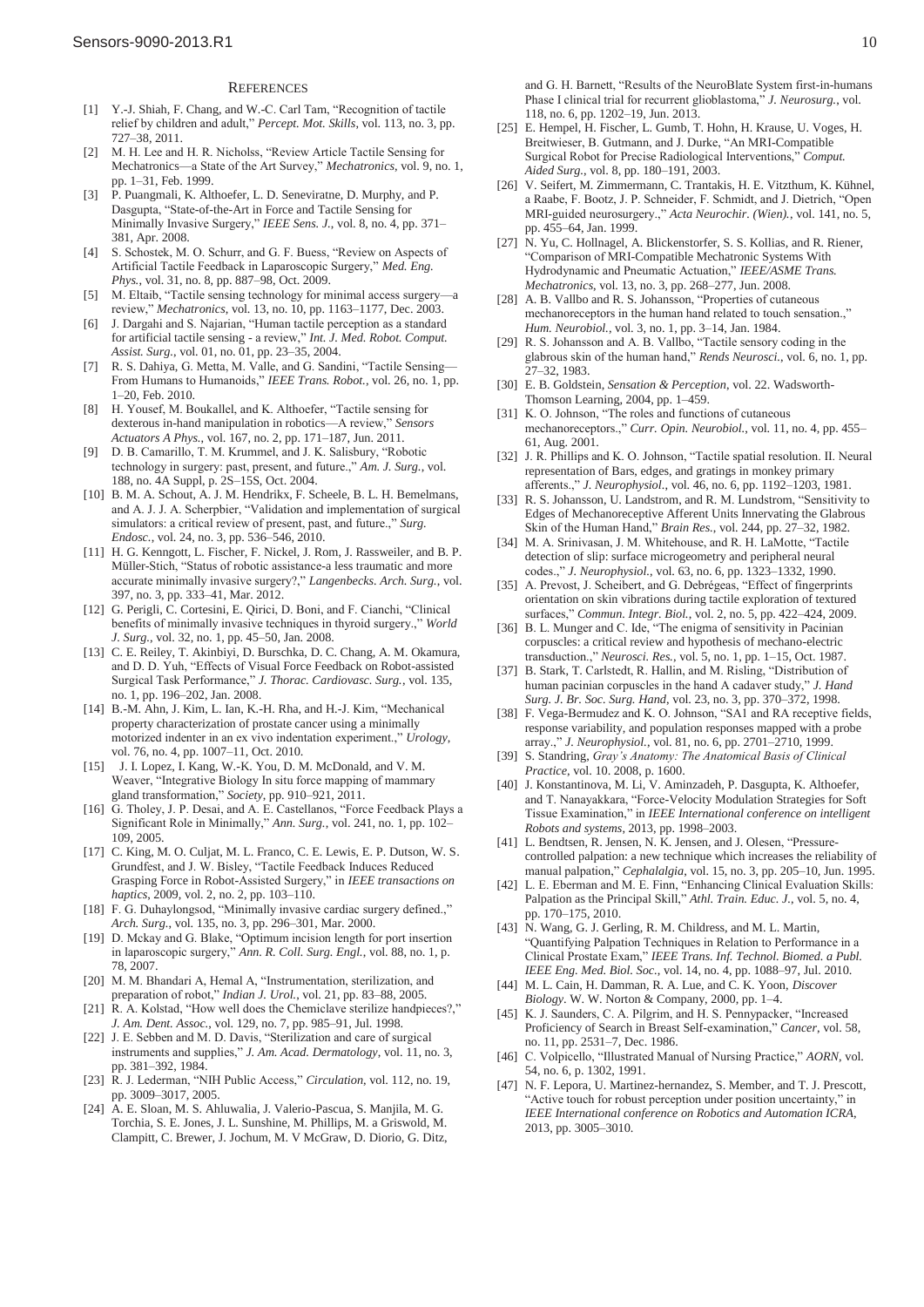- [48] J. Konstantinova, K. Althoefer, P. Dasgupta, and T. Nanayakkara, "Salient Features of Soft Tissue Examination Velocity during Manual Palpation," in *Hamlyn Simposium 2013*, 2013, pp. 41–42.
- [49] A. R. Karduna, H. R. Halperin, and F. C. Yin, "Experimental and numerical analyses of indentation in finite-sized isotropic and anisotropic rubber-like materials.," *Ann. Biomed. Eng.*, vol. 25, no. 6, pp. 1009–16, 1997.
- [50] E. Samur, M. Sedef, C. Basdogan, L. Avtan, and O. Duzgun, "A robotic indenter for minimally invasive characterization of soft tissues," *Int. Congr. Ser.*, vol. 1281, pp. 713–718, May 2005.
- [51] H. Liu, D. P. Noonan, B. J. Challacombe, P. Dasgupta, L. D. Seneviratne, and K. Althoefer, "Rolling Mechanical Imaging for Tissue Abnormality Localization during Minimally Invasive Surgery," *IEEE Trans. Bio-medical Eng.*, vol. 57, no. 2, pp. 404–14, Feb. 2010.
- [52] Z. Cui, Z. Han, H. Pan, and Y. Shao, "Design of a 3-axial Force / Torque Sensor for Arthroscopy Force Sensing," in *International Conference on Mechatronics and Automation*, 2011, pp. 243–248.
- [53] H. Yegingil, W. Y. Shih, and W.-H. Shih, "Probing model tumor interfacial properties using piezoelectric cantilevers.," *Rev. Sci. Instrum.*, vol. 81, no. 9, pp. 095104–9, Sep. 2010.
- [54] D. O. Uribe, R. Stroop, and J. Wallaschek, "Piezoelectric self-sensing system for tactile intraoperative brain tumor delineation in neurosurgery.," in *Conference of the IEEE Engineering in Medicine and Biology Society.*, 2009, vol. 2009, pp. 737–40.
- [55] P. Puangmali, H. Liu, L. D. Seneviratne, P. Dasgupta, and K. Althoefer, "Miniature 3-Axis Distal Force Sensor for Minimally Invasive Surgical Palpation," *IEEE/ASME Trans. on Mechatronics*, vol. 17, no. 4, pp. 646–656, Aug. 2011.
- [56] D. Zbyszewski, H. Liu, P. Puangmali, K. Althoefer, C. S. Nunes, L. D. Seneviratne, B. Challacombe, D. Murphy, and P. Dasgupta, "Wheel/tissue force interaction: a new concept for soft tissue diagnosis during MIS.," in *Annual International Conference of the IEEE Engineering in Medicine and Biology Society*, 2008, vol. 2008, pp. 5556–9.
- [57] H. Liu, J. Li, X. Song, L. D. Seneviratne, and K. Althoefer, "Rolling Indentation Probe for Tissue Abnormality Identification During Minimally Invasive Surgery," *IEEE Trans. Robot.*, vol. 27, no. 3, pp. 450–460, 2011.
- [58] E. Knoop and J. Rossiter, "Dual-Mode Compliant Optical Tactile Sensor," in *IEEE International conference on Robotics and Automation ICRA*, 2013, pp. 998–1003.
- [59] K. M. Chung, Z. Liu, C. Lu, and H.-Y. Tam, "Highly Sensitive Compact Force Sensor Based on Microfiber Bragg Grating," *IEEE Photonics Technol. Lett.*, vol. 24, no. 8, pp. 700–702, Apr. 2012.
- [60] U. Tan, B. Yang, R. Gullapalli, and J. P. Desai, "Triaxial MRI-Compatible Fiber-optic Force Sensor," *IEEE Trans. Robot.*, vol. 27, no. 1, pp. 65–74, 2011.
- [61] R. Sargeant, H. Liu, and K. Althoefer, "An MRI Compatible Optical Multi-Axis Force/Torque Sensors Robotic Surgery," in *Hamlyn Simposium 2012*, 2012.
- [62] D. Zbyszewski, P. Polygerinos, L. D. Seneviratne, and K. Althoefer, "A novel MRI compatible air-cushion tactile sensor for Minimally Invasive Surgery," in *2009 IEEE/RSJ International Conference on Intelligent Robots and Systems*, 2009, pp. 2647–2652.
- [63] I. B. Wanninayake, L. D. Seneviratne, and K. Althoefer, "Novel indentation depth measuring system for stiffness characterization in soft tissue palpation," *2012 IEEE Int. Conf. Robot. Autom.*, pp. 4648– 4653, May 2012.
- [64] B. Darvish, S. Najarian, E. Shirzad, and R. Khodambash, "A Novel Tactile Force Probe for Tissue Stiffness Classification," *Am. J. Appl. Sci.*, vol. 6, no. 3, pp. 512–517, Mar. 2009.
- [65] V. Jalkanen, "Hand-held resonance sensor for tissue stiffness measurements—a theoretical and experimental analysis," *Meas. Sci. Technol.*, vol. 21, no. 5, pp. 055801–9, May 2010.
- [66] [66] M. Jia, J. W. Zu, and A. Hariri, "A New Tissue Resonator Indenter Device and Reliability Study," *Sensors*, vol. 11, no. 1, pp. 1212–1228, Jan. 2011.
- [67] M. H. Araghi and S. P. Salisbury, "A feedback based dynamic instrument for measuring Mechanical Properties of Soft Tissues for Minimally-Invasive surgery," in *Smart Materials and Structures*, 2009, no. October, pp. 59–69.
- [68] S. Moromugi, S. Kumano, M. Ueda, and M. Q. Feng, "A sensor to measure hardness of human tissue," in *IEEE Sensors*, 2006, pp. 388– 391.
- [69] M. Beccani, C. Di Natali, M. E. Rentschler, and P. Valdastri, "Wireless Tissue Palpation : Proof of Concept for a Single Degree of Freedom," in *IEEE International conference on Robotics and Automation ICRA*, 2013, pp. 703–709.
- [70] P. C. Lee, J. Turnidge, and P. J. McDonald, "Fine-Needle Aspiration Biopsy in Diagnosis of Soft Tissue Infections," *J. Clin. Microbiol.*, vol. 22, no. 1, pp. 80–3, Jul. 1985.
- [71] T. Aoki, T. Ohashi, T. Matsumoto, and M. Sato, "The pipette aspiration applied to the local stiffness measurement of soft tissues.," *Ann. Biomed. Eng.*, vol. 25, no. 3, pp. 581–7, 1997.
- [72] P. Schiavone, T. Boudou, E. Promayon, P. Perrier, and Y. Payan, "A light sterilizable pipette device for the in vivo estimation of human soft tissues constitutive laws," in *30th Annual International IEEE EMBS Conference*, 2008, pp. 4298–4301.
- [73] S. Diridollou, F. Patat, F. Gens, L. Vaillant, D. Black, J. M. Lagarde, Y. Gall, and M. Berson, "In vivo model of the mechanical properties of the human skin under suction.," *Ski. Res. Technol.*, vol. 6, no. 4, pp. 214–221, Nov. 2000.
- [74] M. J. Mack, "Minimally invasive cardiac surgery.," *Surg. Endosc.*, vol. 20 Suppl 2, no. April, pp. S488–92, Apr. 2006.
- [75] P. Polygerinos, A. Ataollahi, T. Schaeffter, R. Razavi, L. D. Seneviratne, and K. Althoefer, "MRI-compatible intensity-modulated force sensor for cardiac catheterization procedures.," *IEEE Trans. Biomed. Eng.*, vol. 58, no. 3, pp. 721–6, Mar. 2011.
- [76] M. C. Yip, S. G. Yuen, and R. D. Howe, "A robust uniaxial force sensor for minimally invasive surgery.," *IEEE Trans. Biomed. Eng.*, vol. 57, no. 5, pp. 1008–11, May 2010.
- [77] Y. Tanaka, K. Doumoto, A. Sano, and H. Fujimoto, "Active Tactile Sensing of Stiffness and Surface Condition Using Balloon Expansion," *Sensors (Peterborough, NH)*, pp. 0–5, 2009.
- [78] R. Ahmadi, J. Dargahi, M. Packirisamy, and R. Cecere, "A new hybrid catheter-tip tactile sensor with relative hardness measuring capability for use in catheter-based heart surgery," *2010 IEEE Sensors*, pp. 1592–1595, Nov. 2010.
- [79] D.-H. Kim, N. Lu, R. Ghaffari, Y.-S. Kim, S. P. Lee, L. Xu, J. Wu, R.- H. Kim, J. Song, Z. Liu, J. Viventi, B. de Graff, B. Elolampi, M. Mansour, M. J. Slepian, S. Hwang, J. D. Moss, S.-M. Won, Y. Huang, B. Litt, and J. a Rogers, "Materials for multifunctional balloon catheters with capabilities in cardiac electrophysiological mapping and ablation therapy.," *Nat. Mater.*, vol. 10, no. 4, pp. 316–23, Apr. 2011.
- [80] F. M. Hendriks, D. Brokken, C. W. J. Oomens, D. L. Bader, and F. P. T. Baaijens, "The relative contributions of different skin layers to the mechanical behavior of human skin in vivo using suction experiments.," *Med. Eng. Phys.*, vol. 28, no. 3, pp. 259–66, Apr. 2006.
- [81] M. Kalantari, M. Ramezanifard, R. Ahmadi, J. Dargahi, and J. Kovecses, "Design, fabrication, and testing of a piezoresistive hardness sensor in Minimally Invasive Surgery," *2010 IEEE Haptics Symp.*, pp. 431–437, Mar. 2010.
- [82] H. Leng and Y. Lin, "Development of a Novel Deformation-Based Tissue Softness Sensor," *Sensors (Peterborough, NH)*, vol. 9, no. 5, pp. 548–554, 2009.
- [83] P. Peng, a S. Sezen, R. Rajamani, and a G. Erdman, "Novel MEMS stiffness sensor for in-vivo tissue characterization measurement..." in *Annual International Conference of the IEEE Engineering in Medicine and Biology Society. IEEE Engineering in Medicine and Biology Society. Conference*, 2009, vol. 2009, pp. 6640–3.
- [84] J. W. Judy, "Microelectromechanical Systems (MEMS): Fabrication, Design and Applications," *Smart Mater. Struct.*, vol. 10, pp. 1115– 1134, 2001.
- [85] A. Atieh, R. Ahmadi, M. Kalantari, J. Dargahi, and M. Packirisamy, "A Piezoresistive Based Tactile Sensor for Use in Minimally Invasive Surgery," in *2011 IEEE 37th Annual Northeast Bioengineering Conference (NEBEC)*, 2011, pp. 1–2.
- [86] M. A. Qasaimeh, S. Sokhanvar, J. Dargahi, and M. Kahrizi, "A microtactile sensor for in situ tissue characterization in minimally invasive surgery.," *Biomed. Microdevices*, vol. 10, no. 6, pp. 823–37, Dec. 2008.
- [87] J. Dargahi, S. Najarian, and M. A. Changizil, "A Novel Tactile Probe with Applications in Biomedical Robotics," in *2006 IEEE International Symposium on Industrial Electronics*, 2006, pp. 3343– 3347.
- [88] S. Schostek, C.-N. Ho, D. Kalanovic, and M. O. Schurr, "Artificial Tactile Sensing in Minimally Invasive Surgery - a New Technical Approach," *Minim. Invasive Ther.*, vol. 15, no. 5, pp. 296–304, Jan. 2006.